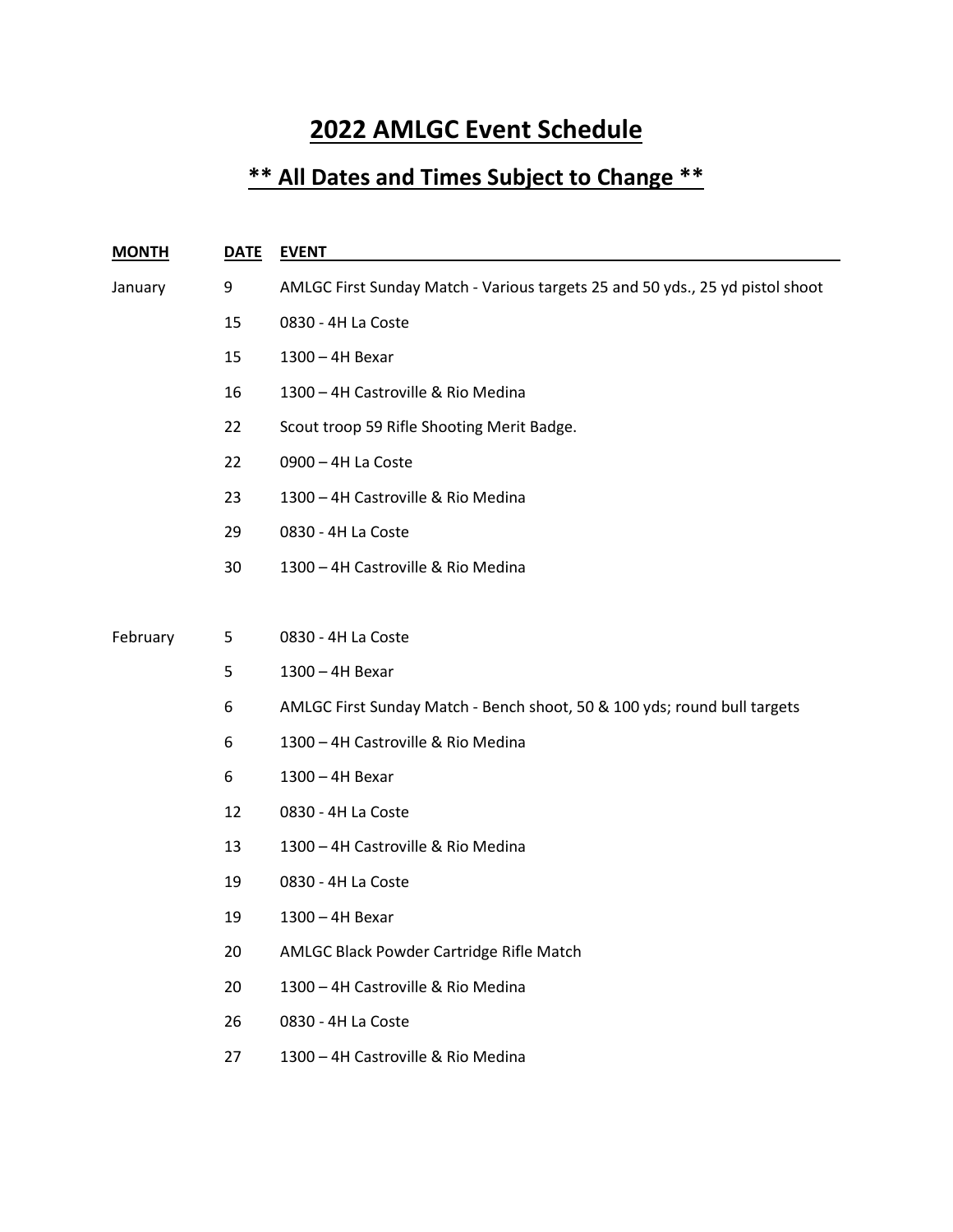| March | 5              | 0800 - 1400 4H Medina County Shoot                                                                   |
|-------|----------------|------------------------------------------------------------------------------------------------------|
|       | 6              | AMLGC First Sunday Match - Ground hog and 6 bull (25yd), 3 bull & bear (50yd),<br>25 yd pistol shoot |
|       | 6              | 1300 - 4H Castroville & Rio Medina                                                                   |
|       | 6              | 1300 - 4H Bexar                                                                                      |
|       | $11 - 13$      | TMLRA - Brady                                                                                        |
|       | 12             | 0830 - 4H La Coste                                                                                   |
|       | 13             | 1300 - 4H Castroville & Rio Medina                                                                   |
|       | 19             | <b>Texas Skirmish Association Civil War Skirmish</b>                                                 |
|       | 20             | 1300 - 4H Castroville & Rio Medina                                                                   |
|       | 26             | Range Day - Work Party (0900-1300)                                                                   |
|       | 27             | 1300 - 4H Castroville & Rio Medina                                                                   |
|       |                |                                                                                                      |
| April | $\overline{2}$ | 1300 - 4H Bexar                                                                                      |
|       | 3              | AMLGC First Sunday Match - 40 shot club silhouette shoot                                             |
|       | 3              | 1300 - 4H Castroville & Rio Medina                                                                   |
|       | 3              | 1300 - 4H Bexar                                                                                      |
|       | 10             | 1300 - 4H Castroville & Rio Medina                                                                   |
|       | 16             | 1300 - 4H Bexar                                                                                      |
|       | 17             | 1300 - 4H Castroville & Rio Medina                                                                   |
|       | 24             | AMLGC Black Powder Cartridge Rifle Match                                                             |
|       | 24             | 1300 - 4H Castroville & Rio Medina                                                                   |
|       | 30             | AMLGC Club Mortar Shoot (0900-1300)                                                                  |
|       |                |                                                                                                      |
| May   | $\mathbf{1}$   | AMLGC First Sunday Match - Cross-sticks - Buffalo targets (50 & 100 yds)                             |
|       | $\mathbf{1}$   | 1300 - 4H Bexar                                                                                      |
|       | 7              | Civil War Skirmish (Texas Skirmish Association)                                                      |
|       |                |                                                                                                      |

17-22 N-SSA Spring Nationals – Winchester, VA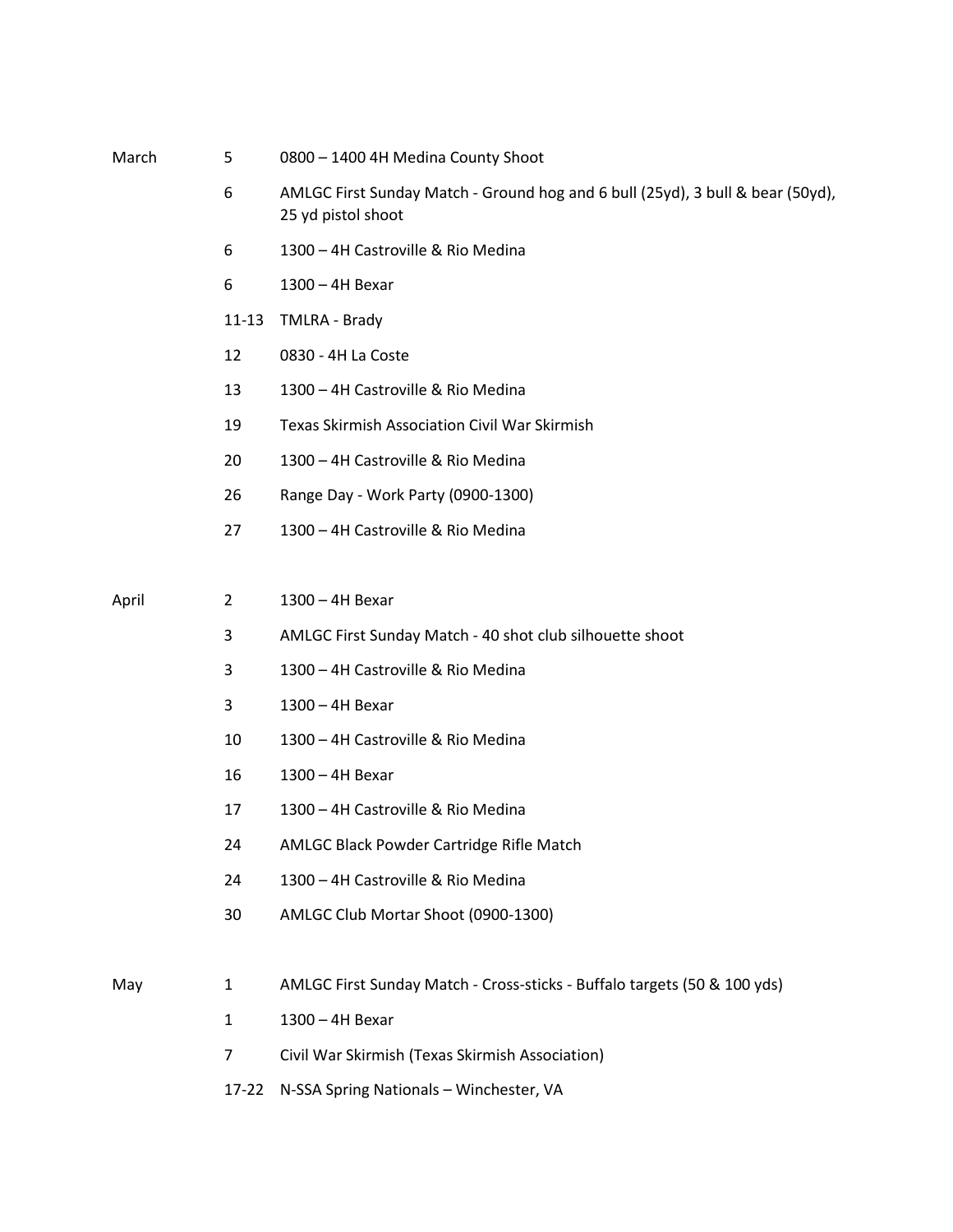1300 – 4H Bexar

| June      | 4              | 1300 - 4H Bexar                                                            |
|-----------|----------------|----------------------------------------------------------------------------|
|           | 5              | AMLGC First Sunday Match - Blanket shoot (\$10.00 prize for entry)         |
|           |                | Night mare & Squirrel (25 yd), Deer and Bear (50yd), 25 yd. pistol shoot   |
|           |                | 1300 - 4H Bexar                                                            |
|           | $7 - 12$       | TMLRA - Brady                                                              |
|           | 18             | 1300 - 4H Bexar                                                            |
|           | 19             | <b>Black Powder Cartridge Rifle Match</b>                                  |
|           |                |                                                                            |
| July      | $\overline{2}$ | 1300 - 4H Bexar                                                            |
|           | 3              | AMLGC First Sunday Match - Watermelon Shoot. Silhouettes (25 & 50 yd)      |
|           | 3              | 1300 - 4H Bexar                                                            |
|           | 16             | Civil War Skirmish                                                         |
|           |                |                                                                            |
| August    | 6              | 1300 - 4H Bexar                                                            |
|           | $\overline{7}$ | AMLGC First Sunday Match - Bench shoot, 50 & 100 yds; round bull targets   |
|           | $\overline{7}$ | 1300 - 4H Bexar                                                            |
|           | 20             | Reenactor Shoot (Sixth Texas Infantry)                                     |
|           | 21             | AMLGC Black Powder Cartridge Rifle Match                                   |
|           |                |                                                                            |
| September | 3              | 1300 - 4H Bexar                                                            |
|           | 4              | AMLGC First Sunday Match - Animal targets (25 & 50 yd), 25 yd pistol shoot |
|           | 4              | 1300 - 4H Bexar                                                            |
|           | 17             | Civil War Skirmish (Texas Skirmish Association)                            |
|           | $9/29-10/2$    | TMLRA - Brady                                                              |
|           |                |                                                                            |
| October   | $\mathbf{1}$   | 1300 - 4H Bexar                                                            |
|           | $\overline{2}$ | AMLGC First Sunday Match - Cross-sticks silhouette shoot (50 & 100 yds)    |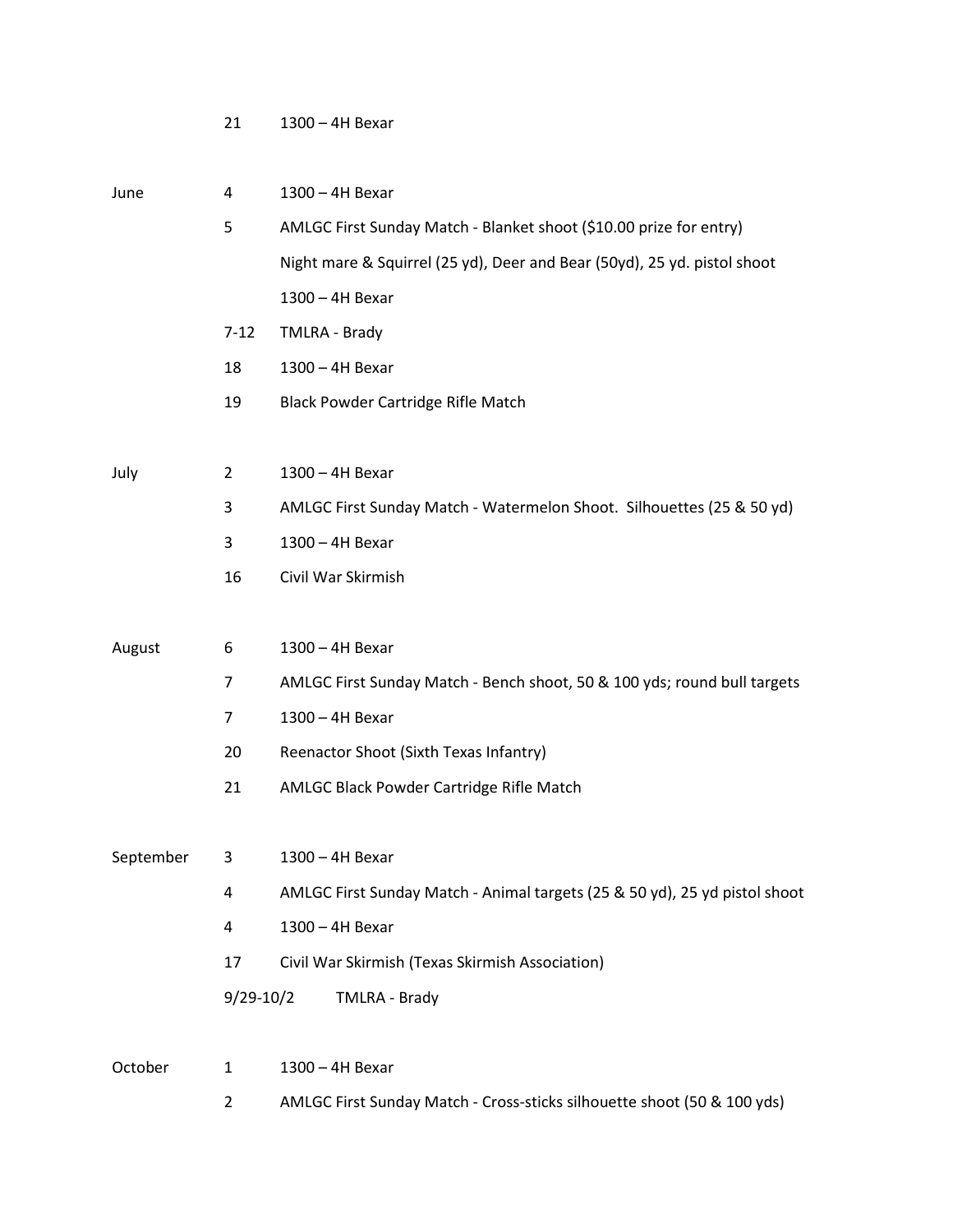- 2 1300 4H Bexar
- 4-9 N-SSA Fall Nationals Winchester, VA
- 15 1300 4H Bexar
- 16 AMLGC Black Powder Cartridge Rifle Match

November 5 1300 – 4H Bexar

- 6 AMLGC First Sunday Match Turkey Shoot. Cross-sticks buffalo targets (50 & 100 yds.), 25 yd pistol shoot $\langle$
- 6 1300 4H Bexar
- 19 1300 4H Bexar
- 21 AMLGC Black Powder Cartridge Rifle Match

December 3 1300 – 4H Bexar

- 4 AMLGC First Sunday Match Holiday Shoot, knife shoot, round bull targets (25 & 50 yds.), 25 yd pistol shoot
- 4 1300 4H Bexar
- 17 1300 4H Bexar

## Match Guidelines:

All First Sunday matches will be shot with a 14 lb. maximum weight rifle, any metallic sights. Projectile will be a patched round ball only for rifle matches. NMLRA, TMLRA, NRA, and local club rules will apply for all matches. Matches will start at 9:00 a.m. Arrive and set-up by 8:30 if you want to practice. We will have 4 to 6 relays for the rifle matches. Pistol matches may use round ball or conical bullets. Revolvers must use coated / treated wads or grease to prevent chain fires, or only load one chamber at a time. Shooters will have to make 6 shoots to qualify for awards in rifle and 4 shoots to qualify for awards in pistol. There will be 2 floating classes; 1/3 will be A-class and 2/3 will be B-class. If a shooter misses a match because he/she attended a conflicting TMLRA or N/SSA match, there will be an opportunity to make up a match, on request. The make-up will be scheduled before the next club match on a date set by the match committee. A member of the board will be present to witness the shoot.

\*Events marked in italics are not held at our range. These are included because if a shooter misses a match because he/she attended a conflicting TMLRA or N-SSA match, there will be an opportunity to make up a match, on request. The make-up will be scheduled before the next club match on a date set by the match committee. A member of the board will be present to witness the shoot.